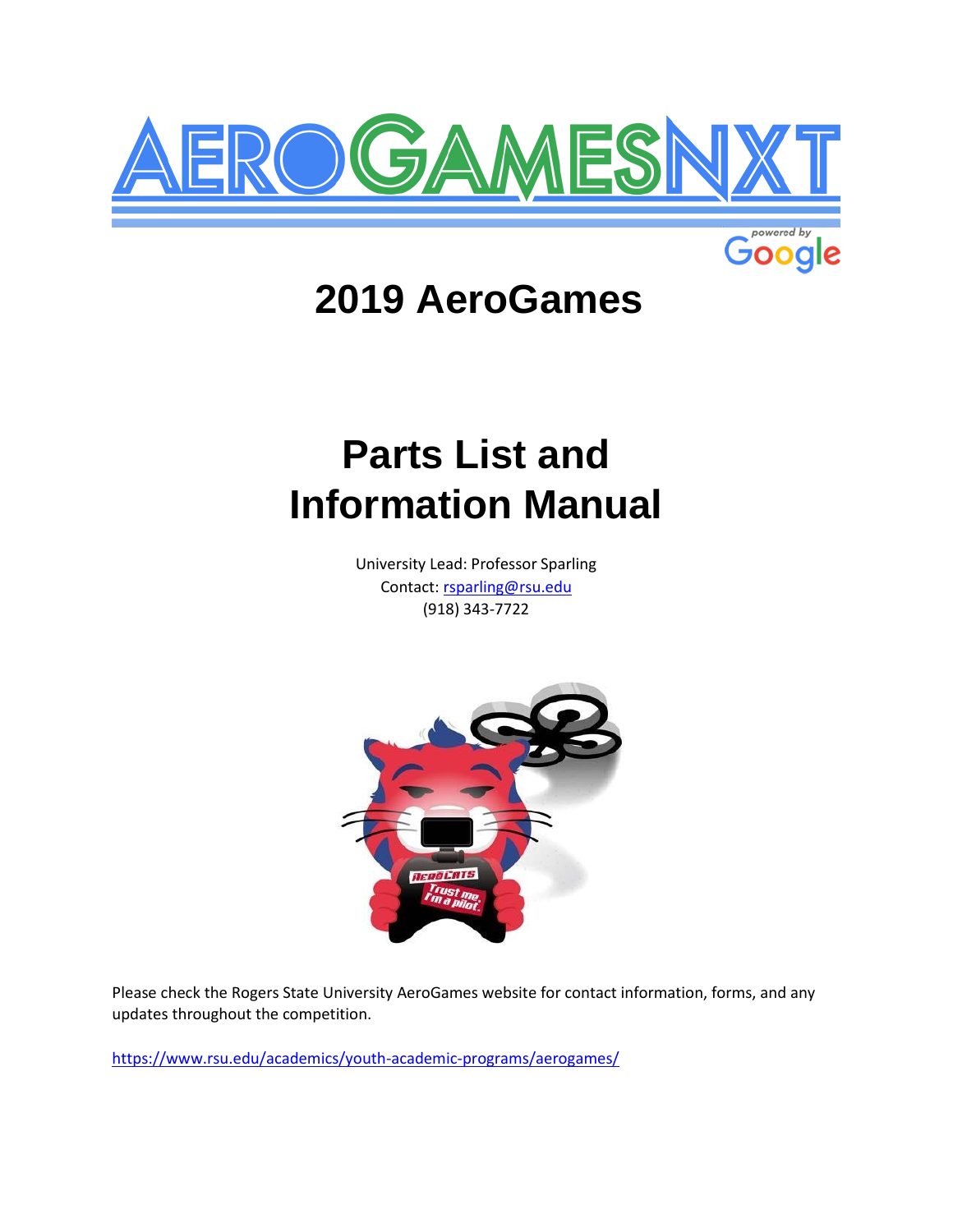## Instructions and Pointers: read well, read often!

### Safety:

#### **READ THIS BEFORE CONTINUING**

- Use extreme caution when working with the propellers while they are attached to the motors. They can and will hurt you. DO NOT attach propellers until proper operation of the quad has been verified!
- Lithium polymer batteries: Batteries must not be charged while unattended. Fires have resulted from battery failures.
- Do not fly the quadcopter without eye protection.
- Always turn the transmitter on first and THEN power your quad. If you do not do this, your quad could fly away or injure you. The quad failsafe could kick in, or the autopilot could be on and cause your quad to fly away.

#### Parts List:

- 4x NTM2826-1000/71758 NTM Prop Drive 28-26 1000KV / 235W  $\circ$  These are motors. They have three power connections.
- $4x$  Afro ESC 30Amp Multi-rotor Motor Speed Controller  $\circ$  These are electronic speed controllers. They take the signal from the flight controller and  $a +/2$  power source from the battery and send power to the motors to make them turn at variable speeds. **The polarity of the battery connection on these controllers is very important. Red-to-red and blackto-black. Plugging these in backwards to the power distribution board WILL destroy them**.
- 1x CC3D 32 bit Flight Controller in a Plastic Protective Case Container Shell Yellow  $\circ$  This is a flight controller. It takes a signal from the RC receiver, measures the movement of your craft, and sends signals to the speed controllers to adjust the attitude of the quadcopter. It is powered by the connection to the electronic speed controllers.
- 4x NTM Prop Drive 28 Series Accessory Pack  $\circ$  Parts to attach motors and props
- 1x SF 9047R Props 9"x4.7cm 4pc CW (Green)  $\circ$  Propellers 1x SF 9047 Props 9"x4.7cm 4pc CCW (Green)  $\circ$  Propellers • 1x SF 9047R Props 9"x4.7cm 4pc CW (Black)  $\circ$  Propellers • 1x SF 9047 Props 9"x4.7cm 4pc CCW (Black) o Propellers
- 1x Hobby King Quadcopter Power Distribution Board o Distributes power from the battery to the speed controllers
- 4x 3.5mm Male/Female Bullet Brushless Motor Extension Lead 200mm o Leads to extend the power from the distribution board to the electronic speed controllers (ESCs) – **NOT INCLUDED BUT AVAILABLE UPON REQUEST**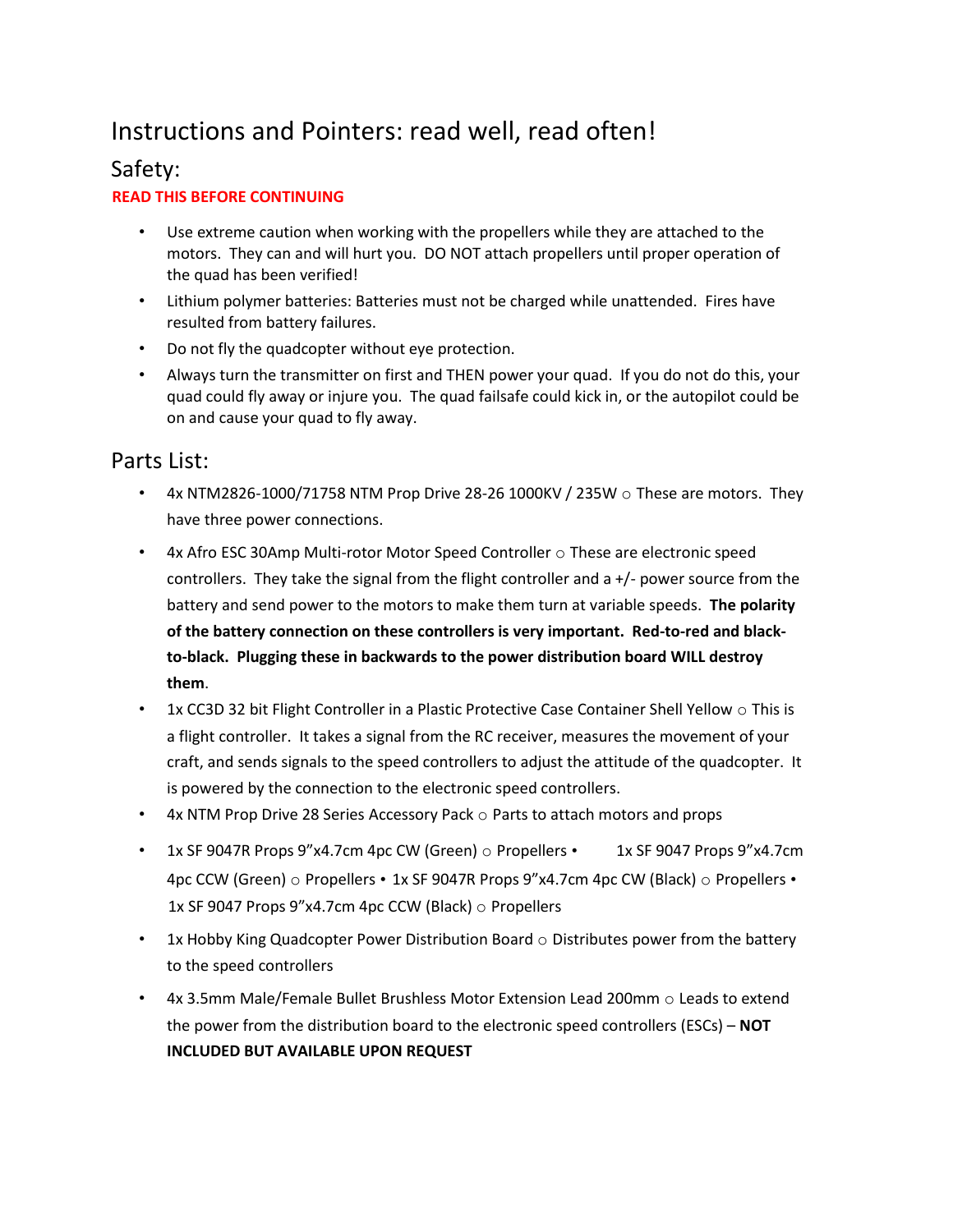- 1x 10CM Male to Male Servo Lead (JR) 26AWG (10pcs/set)  $\circ$  Connectors to attach receiver to flight controller
- 1x IMAX B6 OEM Battery Balance Charger for 6 Cells  $\circ$  Charger for the drone batteries
- 1x GK135560 adapter charger  $\circ$  AC adapter for the battery charger
- 2x Turnigy nano-tech 2200mah 3S 45~90C Lipo Pack o Batteries for the drone
- 1x OrangeRx R620 DSM2 Compatible Full Range 6Ch 2.4 GHz Receiver w/Failsafe  $\circ$ Receiver: This receives signals from the transmitter and relays them to the flight controller
- 1x Nylon XT60 Multi-Plug Adapter Set (T-Connector/EC3/TRX/Tamiya) o Adapter to allow you to plug your battery into the charger
- 1x DX6(x) 6-Channel DSMX® Transmitter Only, Mode 2 (SPMR6630)  $\circ$  Transmitter

### Props and Spin Configuration:

- You probably are wondering why you have 4 bags of props. There are green and black props (to help you keep which direction is forward on your quad) and left and right spin props. The quad adjusts its yaw (clockwise - CW and counterclockwise - CCW rotation) by adjusting the speeds of two sets of props (left and right rotating).
- It is **IMPERATIVE** that you have both motor spin and prop rotation correct before trying to fly your quad.

## You will destroy what you have built if you do not get this right!

#### **Front left motor (CW)**

**Rear right motor (CW)** 

**Front right motor (CCW)** 

**Rear left motor (CCW)**

- The three motor connections can be connected in any order. To reverse the rotation, swap any two wires and the motor will rotate the opposite way. To check motor rotation, turn on quadcopter **WITHOUT PROPS ATTACHED.**
- Motors that have CCW rotation need CCW propellers and vice versa.
- Flipping a propeller over is not the same as reversing rotation.
- The lettering on the prop should face up.

## Basic One line Connection Diagram